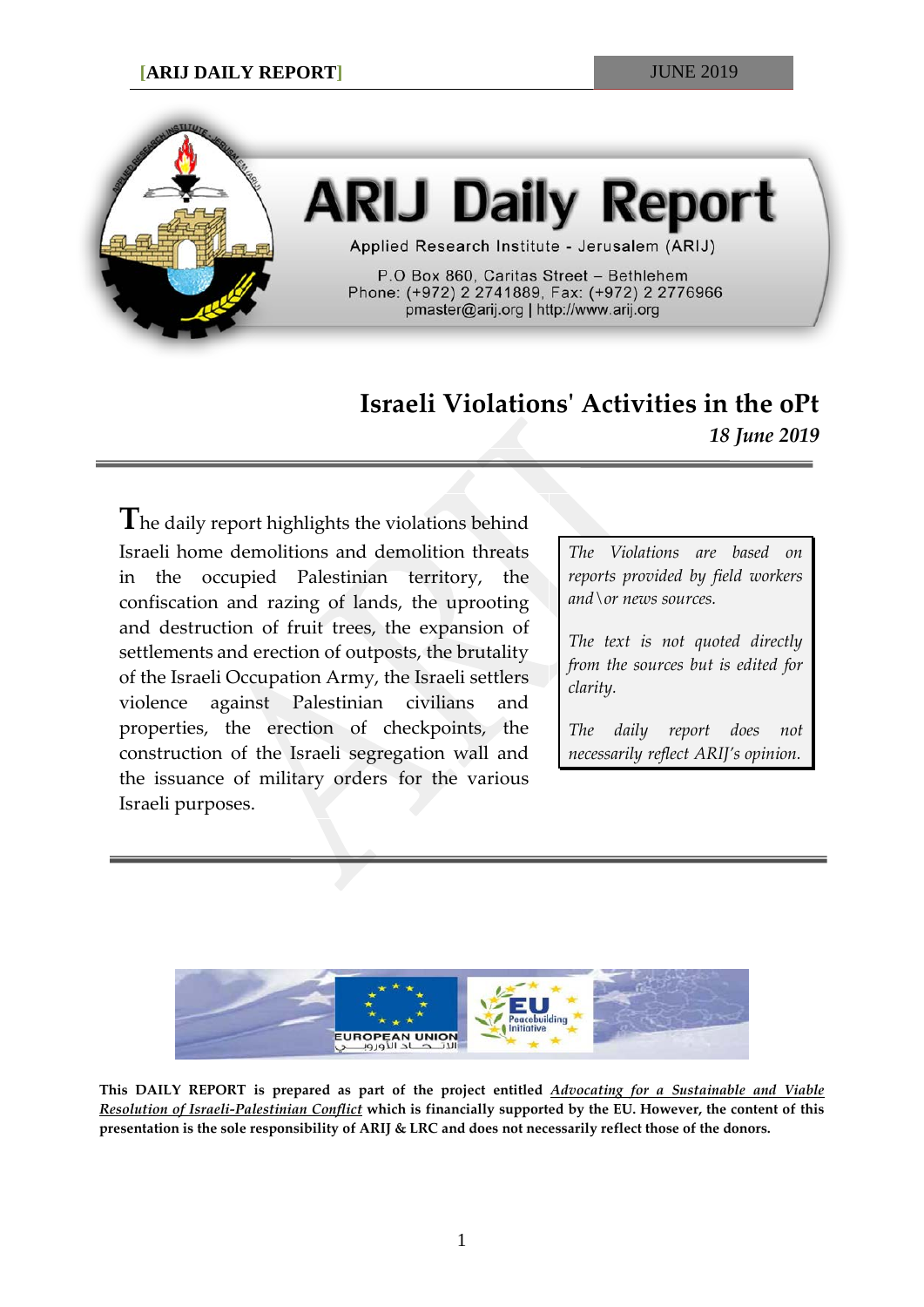## **Brutality of the Israeli Occupation Army**

• The Israeli Occupation Army (IOA) invaded the town of Beit Ummar, north of the southern West Bank city of Hebron, and searched several homes. The IOA invaded and violently searched many homes in the town, and interrogated the residents while inspecting their ID cards. They identified the owners of some of the invaded homes as Mahmoud Ayyad Awad, Mahmoud Abdul-Aziz Awad, Mahammad Abdul-Aziz Awad, Ahmad Mahmoud Awad, Mohammad Hussein 'Aadi and Ali Kamal Ekhlayyel. (IMEMC 18 June 2019)

## **Israeli Arrests**

- The Israeli Occupation Army (IOA) detained Mohammad Rabah Abu al-Hummus, 16, and Yousef Ahmad Abu al-Hummus, 19 from Al Isawiya town in occupied East Jerusalem. The two were stopped at the western entrance of the town, after the IOA closed it following protests. (IMEMC 18 June 2019)
- The Israeli Occupation Army (IOA) detained seven Palestinians from their homes in Jerusalem city and were released under the precondition of not entering the holy sites until Thursday. Issued orders banned the seven young men from entering Al-Aqsa Mosque. One of them works as a guard at the holy site. The seven detained Palestinians were identified as Mohammad Sharifa, Ahmad Abu al-Hawa, Ayyoub Abu al-Hawa, Mohammad Maswada, Emad Abu Sneina, Mohammad Shaweesh, and the guard, Khalil Tarhouni. (IMEMC 18 June 2019)
- The Israeli Occupation Army (IOA) detained a former political prisoner, identified as Mahmoud Jawdat Sharifa, 23, and Mohammad Sharifa, from their homes in Bab Hotta area in Jerusalem. (IMEMC 18 June 2019)

## **Israeli Settler Violence**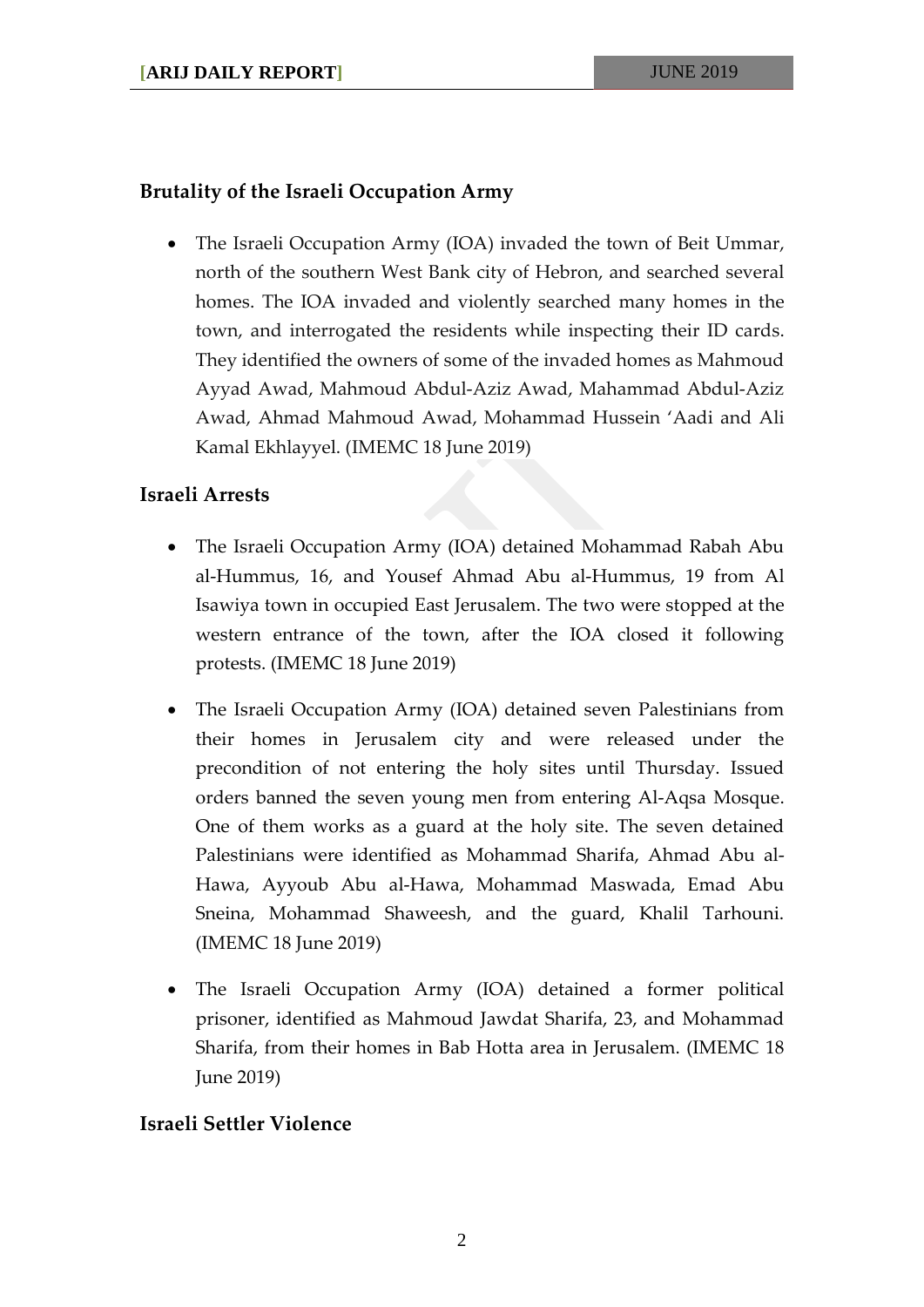- A group of Israeli settlers and Israeli Occupation Army (IOA) bulldozed and uprooted Palestinian lands in Kisan village, east of Bethlehem in the occupied West Bank. The settlers, accompanied by personnel of the "Civil Administration Office, and IOA" invaded the lands and started bulldozing them. The bulldozing of the private Palestinian lands comes to install solar panels for the surrounding colonies. The lands, 660 Dunams (163.09 Acres), were illegally annexed by Israel under the pretext of being "state lands," an issue which would lead to further confiscation of Palestinian lands for Israel's colonialist activities, and would surround the village. (IMEMC 18 June 2019)
- A group of Israeli settlers invaded at dawn, into Deir Istiya town, northwest of the central West Bank city of Salfit, punctures the tires of 23 Palestinian cars and trucks, and wrote racist graffiti. The assaulted invaded the center of the town, and wrote racist graffiti, describing the Palestinians as terrorists, and calling for killing them. The graffiti was written on more than 23 cars, and many homes, before running away. (IMEMC 18 June 2019)
- 47 Israeli settlers raided Al Aqsa mosque in occupied East Jerusalem and carried out provocative tours in its courtyard. (WAFA 18 June 2019)

#### **Home Demolition & Demolition threats**

- The Israeli Occupation Army (IOA) invaded Jabal al-Mokabber neighborhood, southeast of occupied East Jerusalem, and demolished a hardware store, under the pretext of being unlicensed. The IOA surrounded the entire neighborhood before invading it, and prevented the Palestinians from entering or leaving it. (IMEMC 18 June 2019)
- The Israeli Occupation Army (IOA) invaded Shu'fat refugee camp, in occupied East Jerusalem, and demolished a two-story underconstruction building. The IOA and armored bulldozers surrounded the refugee camp before invading it and demolished the building, owned by a Palestinian identified as Omran Alqam, under the pretext of being built without a permit. Last week, Alqam demolished parts of